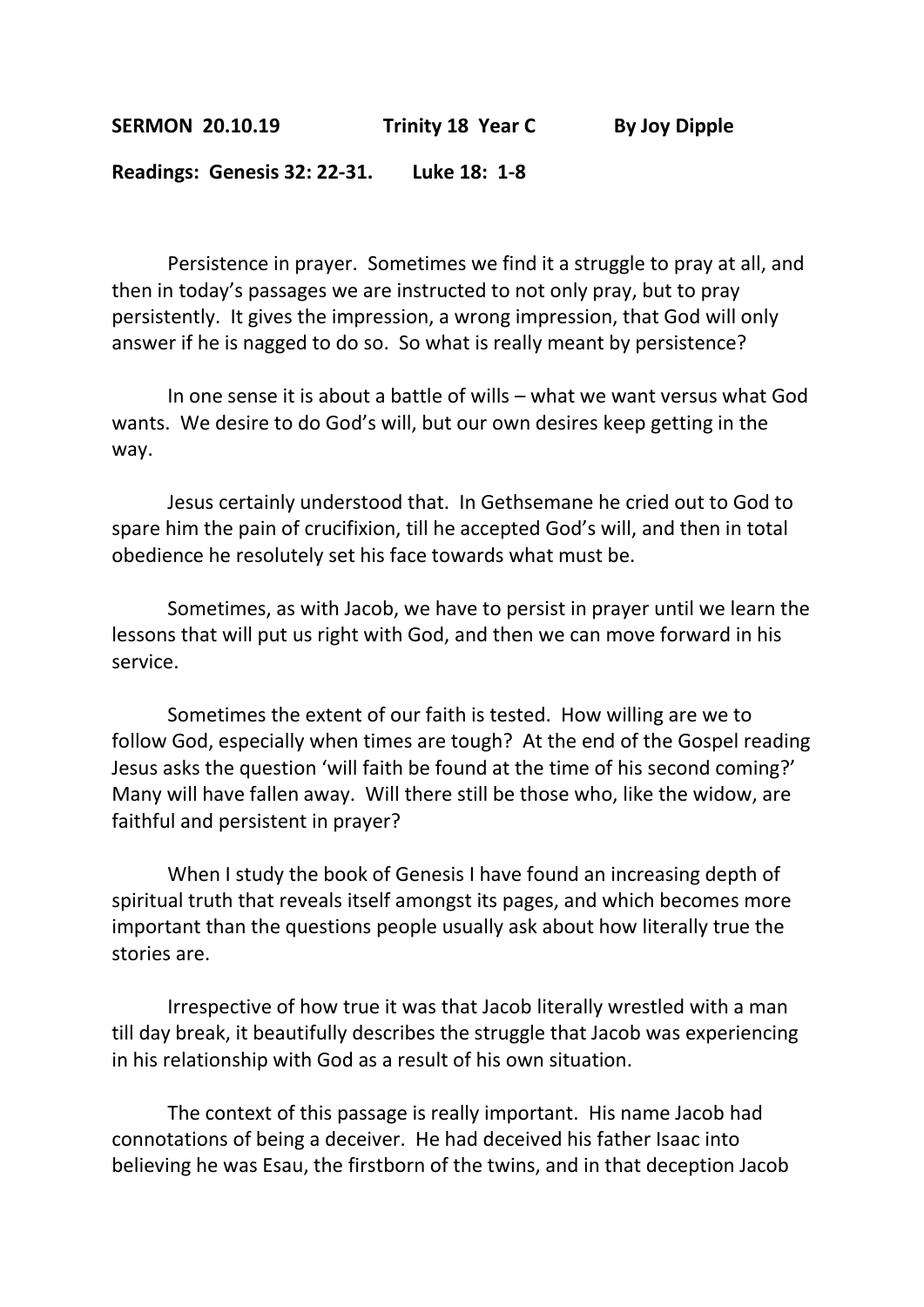received the blessing from Isaac that had been due to his brother. It was a blessing that once given Isaac couldn't take back, and it led to Jacob having to leave and stay with his mother's relative Laban who in turn deceived Jacob into marrying Laban's own firstborn daughter Leah, before he could later marry Rachel. Now Jacob was returning to Canaan and he would soon meet again with Esau, his estranged twin brother whom he had wronged, and who had every reason to kill him.

Full of fear and no doubt contrite about his own past failures, Jacob wrestles with God throughout the night. He realises that God's blessing was more important than the human blessing he had deceived his father Isaac into giving him. He perseveres and refuses to let go until he receives that blessing from God. God also gives him the name change of Israel from whom the nation would get its name – the people who would struggle with God and man, and overcome. Jacob had struggled with God and proved himself worthy of God's blessing. It was a perseverance that had paid off and which created the healing necessary to enable him to become the leader of a nation into which Christ would be born.

Moving on to the story of the widow, Jesus illustrates the importance of persevering in prayer until justice is received. God is not depicted as the judge but as a positive contrast to him. Judges were appointed as paid magistrates by Herod or the Romans. They were unscrupulous and were often bribed into giving the desired verdict. The widow had nothing but her perseverance. Ultimately the judge gave in, wearied by her persistence.

We aren't told what her case was about, but it could echo the desire for justice for all persecuted followers of Christ whom God will finally vindicate.

The uncaring judge is in total contrast to God who, as a loving Father, will always give to us what is best for us; not necessarily what we want, but what we need, and at the right time; and which may mean discipline and insights, such as Jacob needed.

Perhaps God requires us to persist in prayer to see how important our faith and trust is in him. Will we let ourselves be tossed about by the current thinking of this world, or be prepared to hang in there till God dispenses justice for all believers? No loving Father will withhold what his children need, and the timing will be perfect, unlike the unjust judge who cared for nothing but his own preservation.